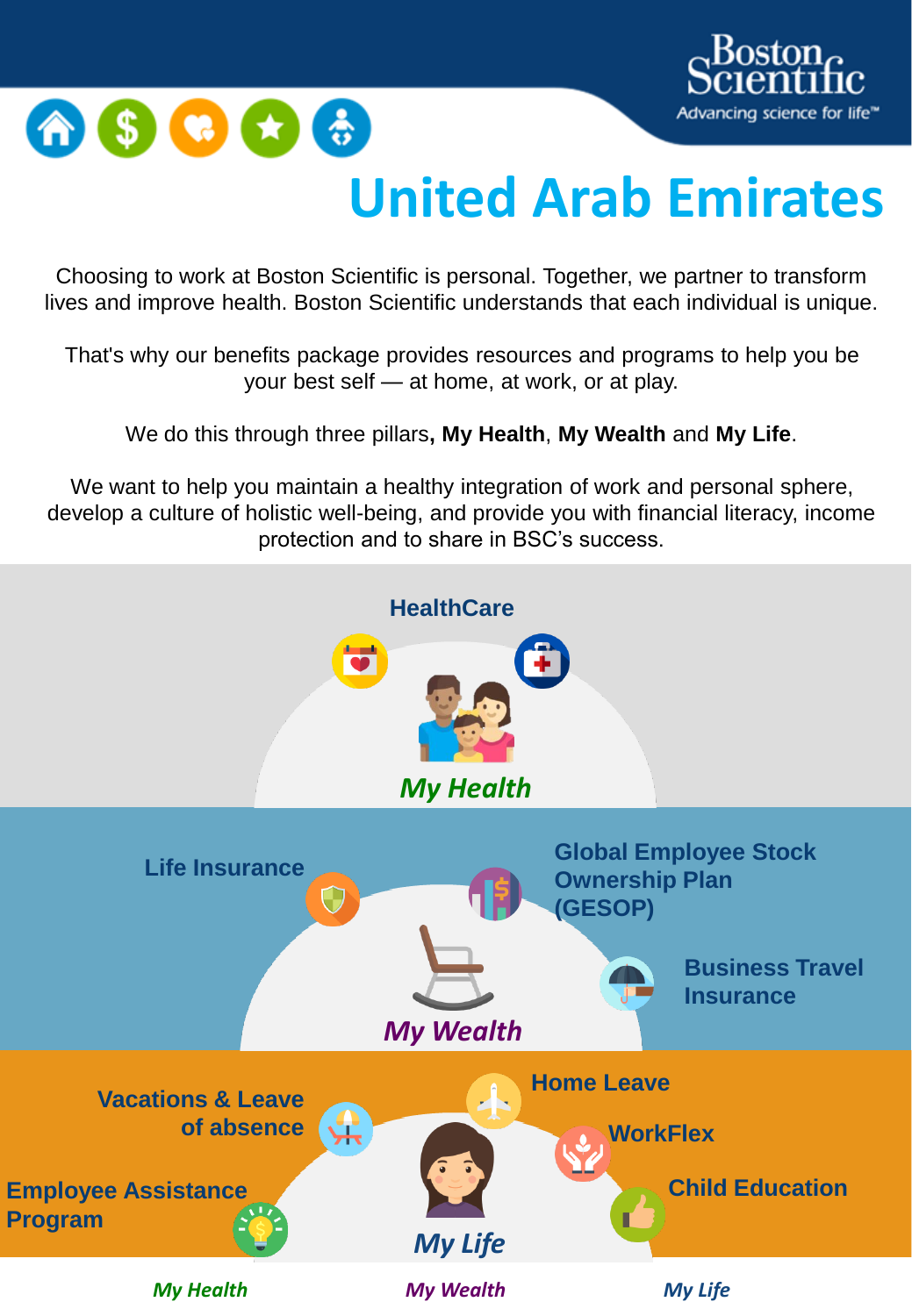

**HEALTHCARE**



# *My Health*

- Upon commencement of employment, you will be automatically enrolled into the medical plan together with your immediate family.
- You will be able to enjoy cashless experience for the following benefit if you visit a doctor within the network :
	- o *Hospitalization*
	- o *General Practitioner*
	- o *Maternity*
	- o *Health Check Up*
	- o *Vaccinations*
	- o *Psychiatric Treatment*
- To learn more about the detailed policy/level of coverage, please refer to the insurance deck.
- In case of question, you can also contact to our Client Coordinator, Sylvette Goron by email (sylvette@iibcare.com) or mobile (+9714 2944399 ext 258).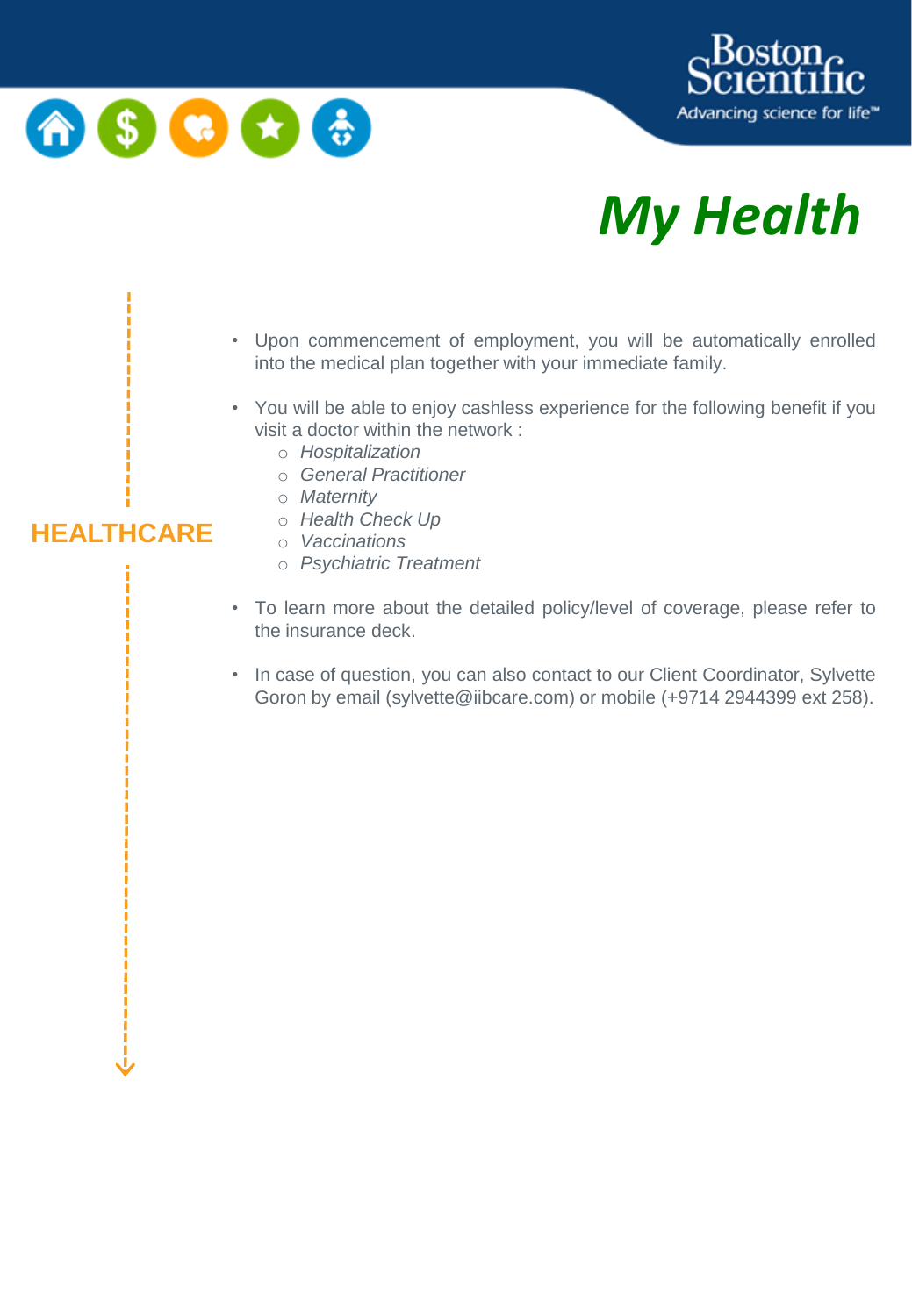





**GESOP** Contribute up to 10% of your pay, on an after-tax basis, to an account that is used<br>**GESOP** to purphase Rectan Scientific stack at a 45% discount off the market price to purchase Boston Scientific stock at **a 15% discount off the market price.** There are two six-month offering periods each year, which begin in January and July. Open enrollment takes place from November 15 – December 15 or from May 15 – June 15 for the following offering period. Once you have enrolled to the GESOP plan, you will remain enrolled for future offering periods unless you decide to withdraw from the plan.

- View [highlights](https://bostonscientific.a.guidespark.com/videos/15541) of the GESOP
- Start [participating](https://corpserviceshome.etrade.com/e/t/olen/OLENEsppLogin?vanity=enroll) in the GESOP (open enrollment is offered twice a year)
- Activate my [E\\*TRADE](http://inside.bsci.com/sites/Compensation/Documents/international_account_activation.pdf) account online
- Manage my [investment](https://us.etrade.com/home) account:
	- View my account information
	- Change my contribution (during open enrollment) or withdraw from GESOP (at any time)
- Learn about the tax [regulations](http://inside.bsci.com/sites/Compensation/Documents/GESOP%20Tax%20Supplemant) related to GESOP in my country
- Related Links
- E\*TRADE [\(00-800-3338-7233\)](https://us.etrade.com/home)
- Account [Transfer](http://inside.bsci.com/sites/Compensation/Documents/GESOP_US%20Factsheet%20OE%20Letter_Nov2016.pdf) Form
- GESOP [Overview](https://www.brainshark.com/bsci/vu?pi=zEnzdGI69zLS01z0&intk=539182101)
- [GESOP](https://bostonscientific.a.guidespark.com/videos/15541) Video

# **LIFE INSURANCE BUSINESS TRAVEL INSURANCE**

Boston Scientific offers a **Group Life Assurance scheme** that covers risks of death & long term disability through MetLife.

Employees based in UAE are automatically covered for **Business Travel** by MetLife**.**

- It covers different level of risks such as: *death benefits, medical expense, evacuation, travel assistance services.*
- In case of issue or question, please reach out to your [local](mailto:Sharon.DCosta@bsci.com) HR.

In addition, please note that you are also covered by CIGNA, a global provider. To learn more, just click [here.](http://inside.bsci.com/sites/GlobalSecurity/Documents/Cigna%20(MBA)%20Summary%20%20FINAL%20%204.26.2019.pdf)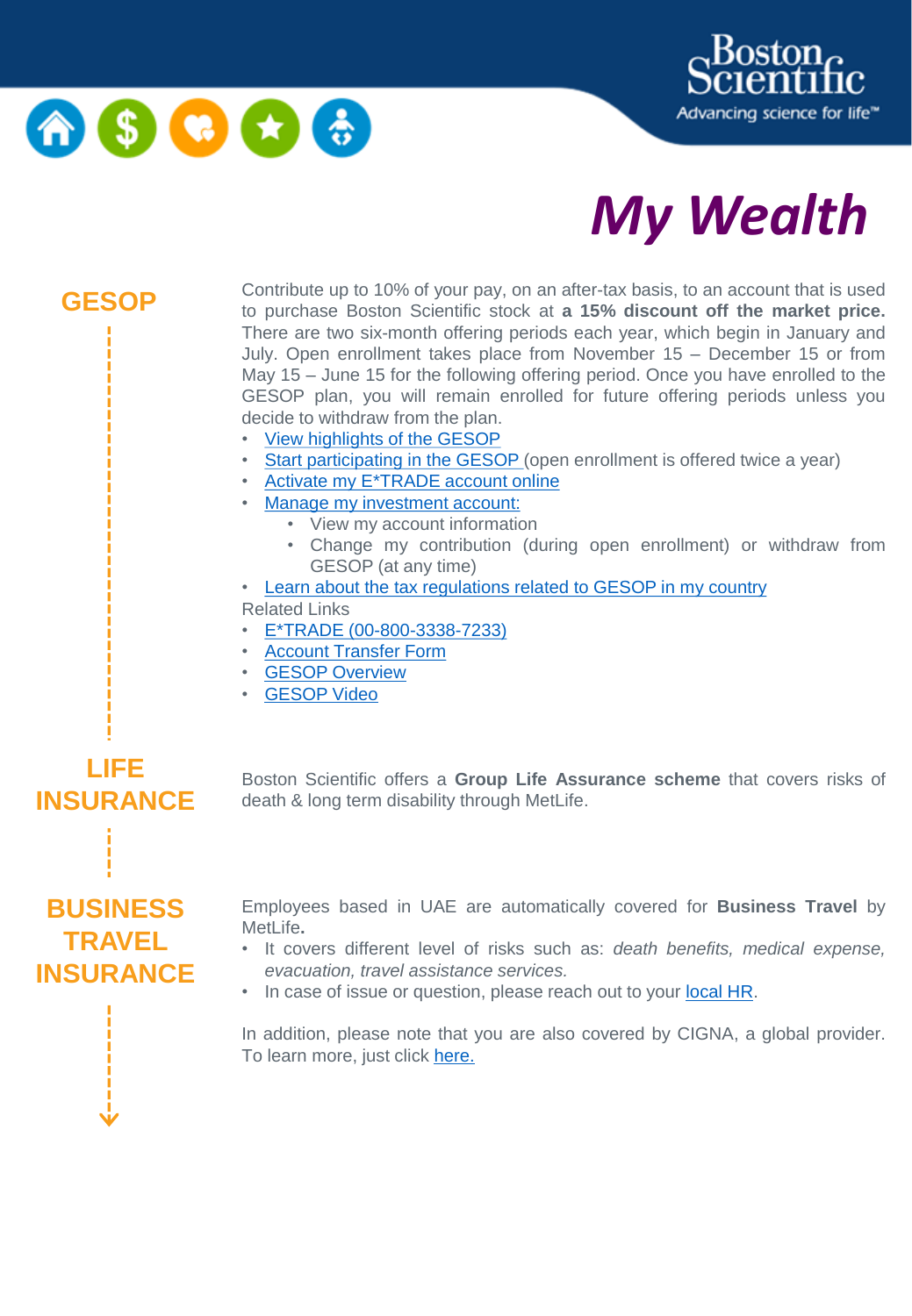





#### **EMPLOYEE ASSISTANCE PROGRAM**

Boston Scientific offers a free **Employee Assistance Program** (EAP) provided by **ICAS** which is a confidential support service for employees and their immediate family members.

**Available 24/7/365,** this service provides you :

- Counselling for emotional and psychological support
- Practical guidance and support on legal, financial, family and work matters
- Online Health and wellbeing guidance

To find the phone line contact details, please click [here.](http://inside.bsci.com/sites/Europe/Pages/2017_08/Work-Life-Balance.aspx) Do not hesitate to watch the short presentation video available [here.](https://mercury.icaslifestyle.com/media/597013/en-axa-icas-short-music.mp4)

#### **VACATIONS & LEAVE OF ABSENCE**

You are entitled to a maximum of **25 days off** per year depending on seniority.

For employees who are required to work on weekends, a 1 day replacement leave will be made available to them.

Please contact your local HR for more information. Learn about your [Sabbatical](https://secure.bscbenefitsconnect.com/europe/pdf/sabfaq.pdf) Leave Policy & [Form.](https://3abed68c-41f8-43a1-a7a0-f80ccbb1ded4-hosted.cloudcms.net/static/test.pdf?repository=5806d444c717deabe6fc&branch=956f6d1d79eef20c2b37&node=d427de3db01e378f64fb&attachment=sabbaticalform)

#### **NEW Parental Leave Policy**

#### **Parental Leave Policy**

Starting January 1st, 2020, all new parents working at locations within the EMEA Region will be eligible for a minimum of 18 weeks fully paid leave, to be taken during the first year of the child's birth or adoption. This policy provides a minimum leave guaranteed by Boston Scientific and does not limit any greater or additional benefits that may be provided under local law or existing policy. If your local country offers a paid leave in excess of this period, you will remain eligible to this legal benefit. Local specifics for UAE will be posted here soon.

Please reach out to local HR for more information. The EMEA Paid Parental Leave Policy is available **[HERE](http://inside.bsci.com/PoliciesCentral/Parental Leave EMEA Policy_Sept 2020.pdf)**